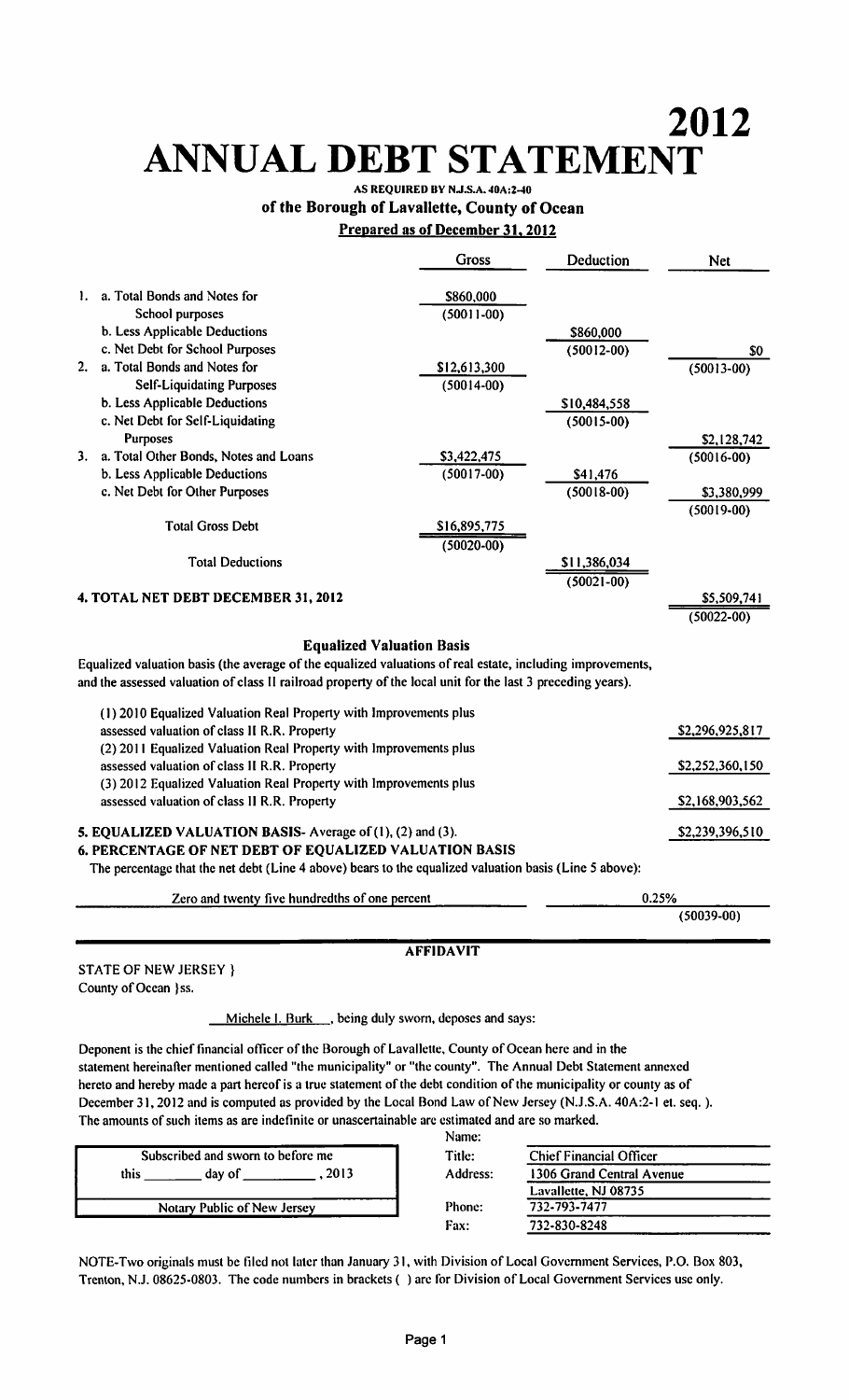# BONDS AND NOTES FOR SCHOOL PURPOSES

School District Other Than Regional School District

Issued by {XXXXXXXX) } Strike out one {Type II School District}

| <b>I. TERM BONDS</b>                | $(50111-00)$                        |           |              |
|-------------------------------------|-------------------------------------|-----------|--------------|
| 2. SERIAL BONDS                     |                                     |           |              |
| (a) Issued                          | $(50112-00)$                        | \$860,000 |              |
| (b) Authorized but not issued       |                                     |           |              |
| 3. TEMPORARY BONDS AND NOTES        |                                     |           |              |
| (a) Issued                          | $(50114-00)$                        |           |              |
| (b) Authorized but not issued       | $(50115-00)$ $\qquad \qquad \qquad$ |           |              |
| 4. TOTAL OF ABOVE BONDS AND NOTES   |                                     |           | \$860,000    |
| <b>Regional School District</b>     |                                     |           | $(50116-00)$ |
| <b>5. SERIAL BONDS</b>              |                                     |           |              |
| (a) Issued                          |                                     |           |              |
| (b) Authorized but not issued       |                                     |           |              |
| <b>6. TEMPORARY BONDS AND NOTES</b> |                                     |           |              |
| (a) Issued                          |                                     |           |              |
| (b) Authorized but not issued       | $(50120-00)$                        |           |              |
|                                     |                                     |           |              |

7. TOTAL OF REGIONAL SCHOOL BONDS AND NOTES

(50121-00)

N.J.S.A. 40A:2-43 reads in part as follows : "Gross debt of a municipality shall also include that amount of the total of all the bonds and notes issued and authorized but not issued by any school district including the area ofthc municipality, which results from the application to such total of the ratio which the equalized valuation basis of the municipality bears to the sum of the equalized valuation basis of each municipality in any such school district."

#### **COMPUTATION OF REGIONAL AND/OR CONSOLIDATED SCHOOL DISTRICT DEBT**

|              | % OF VALUATIONS APPORTIONED TO EACH MUNICIPALITY |      |                        | APPORTIONMENT OF DEBT - Dec. 31, 2012 |                                     |  |  |
|--------------|--------------------------------------------------|------|------------------------|---------------------------------------|-------------------------------------|--|--|
| Municipality | <b>Average Equalized</b><br>Valuations           | $\%$ | Serial Bonds<br>Issued | Temp. Bond Notes<br>Issued            | Authorized<br><b>But Not Issued</b> |  |  |
|              |                                                  |      |                        |                                       |                                     |  |  |
|              |                                                  |      |                        |                                       |                                     |  |  |
|              |                                                  |      |                        |                                       |                                     |  |  |
|              |                                                  |      |                        |                                       |                                     |  |  |
|              |                                                  |      |                        |                                       |                                     |  |  |
|              |                                                  |      |                        |                                       |                                     |  |  |
|              |                                                  |      |                        |                                       |                                     |  |  |
|              |                                                  |      |                        |                                       |                                     |  |  |
|              |                                                  |      |                        |                                       |                                     |  |  |
|              |                                                  |      |                        |                                       |                                     |  |  |
|              |                                                  |      |                        |                                       |                                     |  |  |
|              |                                                  |      |                        |                                       |                                     |  |  |
|              |                                                  |      |                        |                                       |                                     |  |  |
|              |                                                  |      |                        |                                       |                                     |  |  |
|              |                                                  |      |                        |                                       |                                     |  |  |
|              |                                                  |      |                        |                                       |                                     |  |  |
|              |                                                  |      |                        |                                       |                                     |  |  |
|              |                                                  |      |                        |                                       |                                     |  |  |
| Totals       |                                                  |      |                        |                                       |                                     |  |  |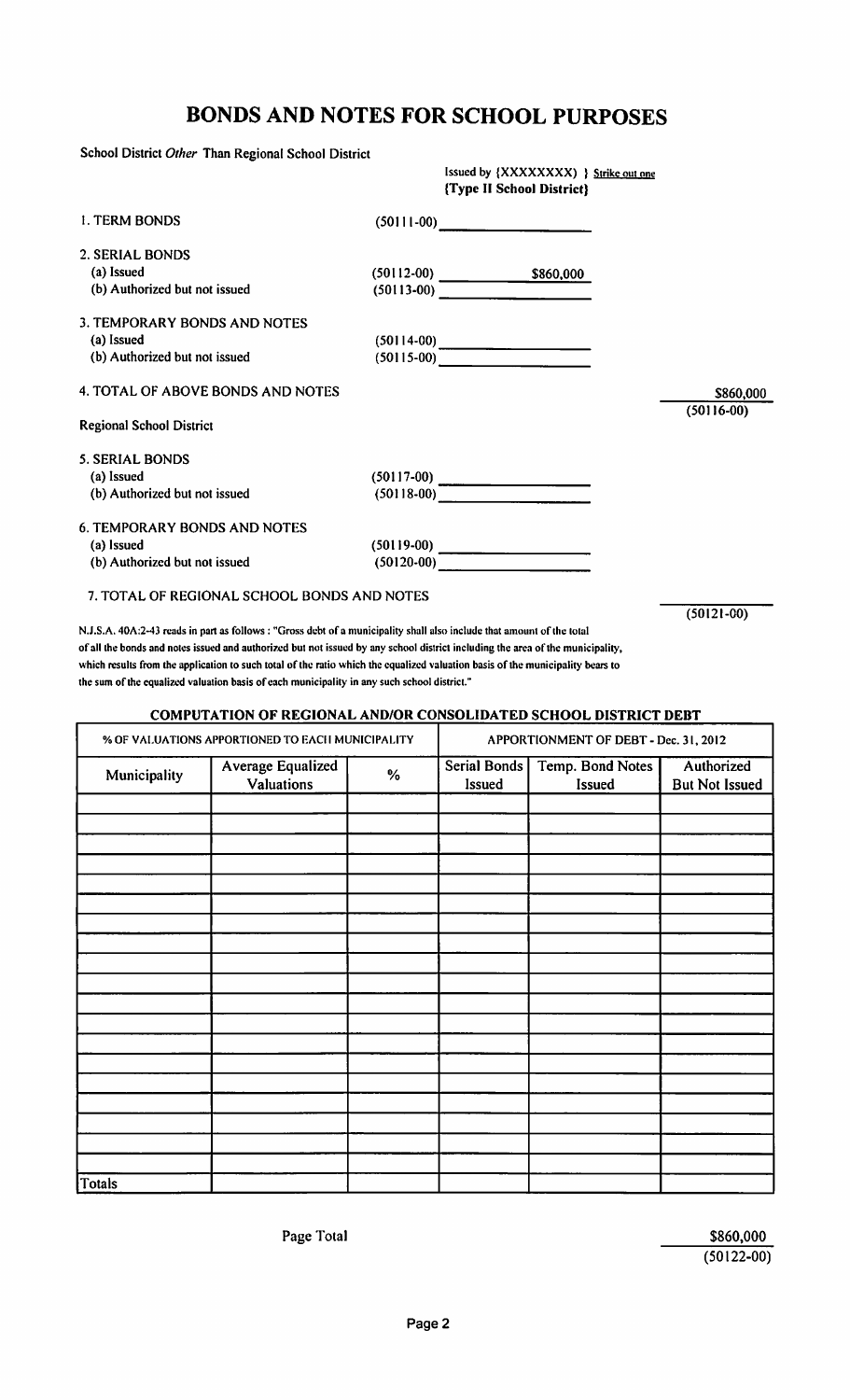#### DEDUCTIONS APPLICABLE TO BONDS AND NOTES

#### FOR SCHOOL PURPOSES

Amounts held or to be held for the sole purpose of paying bonds and notes included on the opposite page (Items 1,2,3,5,6)

| 1. Sinking funds in hand for bonds shown as Line 1,                  |              |                      |                |
|----------------------------------------------------------------------|--------------|----------------------|----------------|
| Page 2 of this statement but not in excess of such bonds.            |              |                      | $(50211-00)$   |
| 2. Funds in hand in those cases where such funds cannot be           |              |                      |                |
| diverted to purposes other than the payment of bonds and notes       |              |                      |                |
| included in Line 4, Page 2.                                          |              |                      |                |
|                                                                      |              |                      | $(50212 - 00)$ |
| 3. Estimated proceeds of bonds and notes authorized but not          |              |                      |                |
| issued where such proceeds will be used for the sole purpose of      |              |                      |                |
| paying bonds and notes included in Line 4, Page 2.                   |              |                      |                |
|                                                                      |              |                      | $(50213 - 00)$ |
| 4. 3 per centum of average of equalized valuations<br>$(50221 - 00)$ |              |                      |                |
| as stated in Line 5, Page 1.                                         |              |                      | \$67,181,895   |
|                                                                      |              |                      | $(50214-00)$   |
|                                                                      |              |                      |                |
| Instruction re: Line 4.                                              |              |                      |                |
| Use applicable per centum as follows                                 |              |                      |                |
| 2 1/2% Kindergarten or Grade 1 through Grade 6                       |              |                      |                |
| 3% Kindergarten or Grade 1 through Grade 8                           |              |                      |                |
| 3 1/2% Kindergarten or Grade 1 through Grade 9                       |              |                      |                |
| 4% Kindergarten or Grade 1 through Grade 12                          |              |                      |                |
| Other (insert applicable description)                                |              |                      |                |
|                                                                      |              |                      |                |
| %                                                                    |              |                      |                |
| $(50222 - 00)$                                                       |              |                      |                |
| 5. Additional State School Building Aid Bonds                        |              |                      |                |
| (N.J.S.A. 18A:58-33.4(d)).                                           | $(50220-00)$ |                      |                |
| 6. Total                                                             | $(50215-00)$ | 67,181,895           |                |
| 7. School Debt as shown by                                           |              |                      |                |
| Line 4, Page 2.                                                      |              | $(50216-00)$ 860,000 |                |
| 8. Deduction for School Debt included in Line 4, Page 2              |              |                      |                |
| (smaller of Line 6 or 7).                                            |              | $(50217-00)$         | 860,000        |
| 9. Regional School Debt as shown by                                  |              |                      |                |
| Line 7, Page 2.                                                      |              |                      |                |
|                                                                      |              |                      |                |

Page Total \$860,000 \$860,000 \$860,000 \$860,000 \$860,000 \$860,000 \$860,000 \$860,000 \$860,000 \$860,000 \$860,000 \$

(50219-00)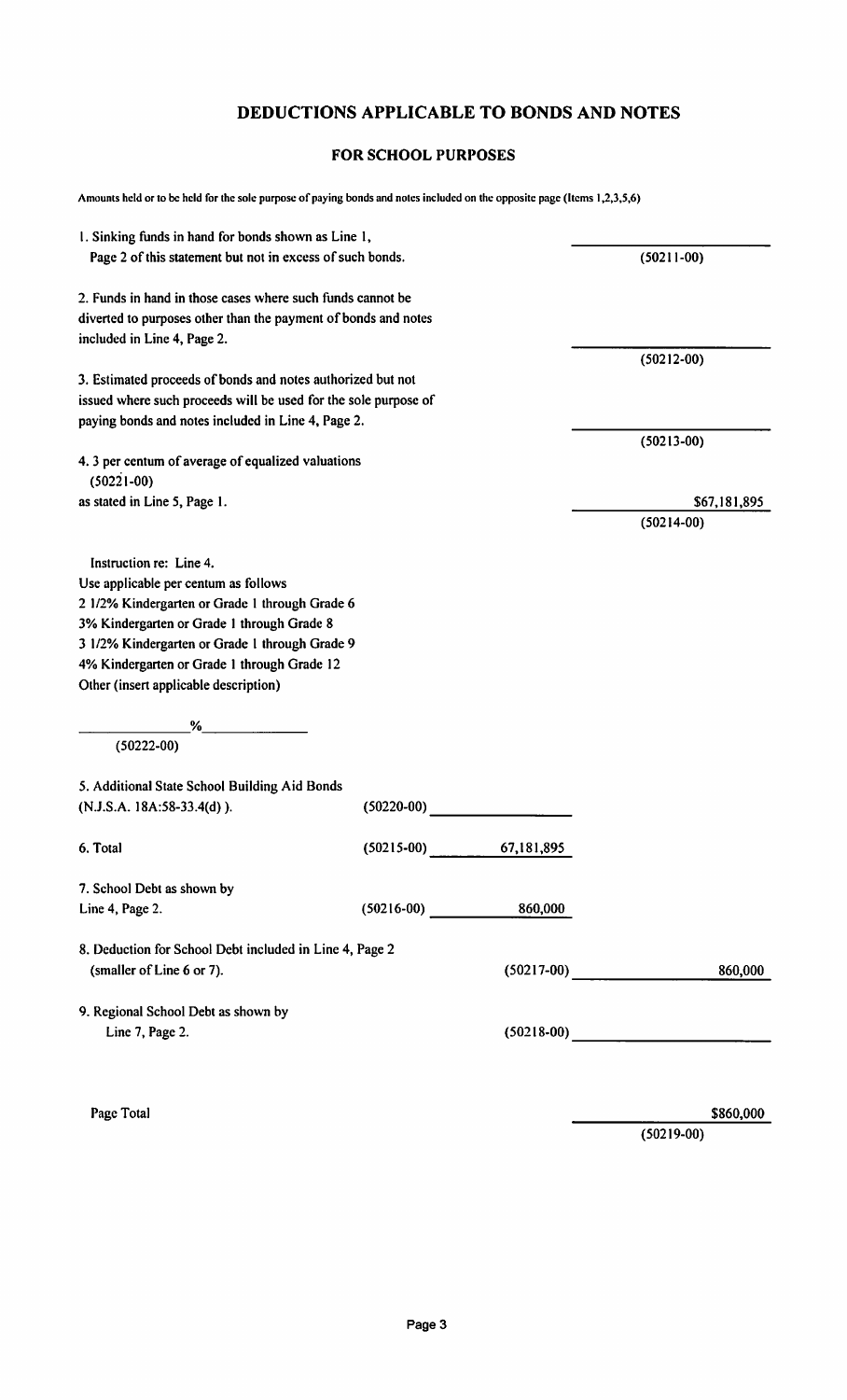# BONDS AND NOTES FOR SELF-LIQUIDATING PURPOSES

| A. SEWER SYSTEM                                                                |                 |                            |                                |
|--------------------------------------------------------------------------------|-----------------|----------------------------|--------------------------------|
| (Insert Applicable Utility)<br>1. Term Bonds                                   | $(503 \t 1-00)$ |                            |                                |
| 2. Serial Bonds                                                                |                 |                            |                                |
| (a) Issued                                                                     |                 | $(503 \t2-00)$ \$4,290,000 |                                |
| (b) Authorized but not issued                                                  |                 |                            |                                |
| 3. Refunding Bonds (N.J.S.A. 40A:2-52)                                         |                 |                            |                                |
| (a) Issued                                                                     |                 |                            |                                |
| (b) Authorized but not issued                                                  |                 | $(503 \t 5-00)$            |                                |
| 4. Bond anticipation notes                                                     |                 |                            |                                |
| (a) Issued                                                                     |                 | $(503 \t 6-00)$ 77,500     |                                |
| (b) Authorized but not issued                                                  |                 |                            |                                |
| 5. Capital Notes (N.J.S.A. 40A:2-8)                                            |                 |                            |                                |
| (a) Issued                                                                     |                 |                            |                                |
| (b) Authorized but not issued                                                  |                 | $(503 \t 9-00)$            |                                |
| 6. Other                                                                       |                 |                            |                                |
| (a) Issued - NJWTT Loans                                                       |                 | $(503 10-00)$ 302,276      |                                |
| (b) Authorized but not issued                                                  |                 |                            |                                |
| 7. Total                                                                       |                 |                            | \$4,669,776                    |
| <b>B. WATER SYSTEM</b><br>(Insert Applicable Utility)                          |                 |                            | $(503 \t 0-00)$                |
| 8. Term Bonds                                                                  |                 | $(503 \t 1-00)$            |                                |
| 9. Serial Bonds                                                                |                 |                            |                                |
| (a) Issued                                                                     | $(503 \t 2-00)$ | \$2,425,000                |                                |
| (b) Authorized but not issued                                                  |                 |                            |                                |
| 10. Refunding Bonds (N.J.S.A. 40A:2-52)                                        |                 |                            |                                |
| (a) Issued                                                                     |                 |                            |                                |
| (b) Authorized but not issued                                                  |                 |                            |                                |
| 11. Bond Anticipation notes                                                    |                 |                            |                                |
| (a) Issued                                                                     |                 | $(503 \t 6-00)$ 18,524     |                                |
| (b) Authorized but not issued                                                  |                 | $(503 \t 7-00)$            |                                |
| 12. Capital Notes (N.J.S.A. 40A:2-8)                                           |                 |                            |                                |
| (a) Issued                                                                     |                 |                            |                                |
| (b) Authorized but not issued                                                  |                 | $(503 \t 9-00)$            |                                |
| 13. Other                                                                      |                 |                            |                                |
| (a) Issued                                                                     |                 |                            |                                |
| (b) Authorized but not issued                                                  |                 | $(503 11-00)$              |                                |
| 14. Total                                                                      |                 |                            | \$2,443,524<br>$(503 \t 0-00)$ |
| C. OTHER SELF-LIQUIDATING PURPOSES FROM<br>WHICH MUNICIPALITY DERIVES REVENUE  |                 |                            |                                |
| (State on a separate sheet in the manner stated above)<br><b>Total Page 4A</b> |                 |                            | \$5,500,000                    |
| Page Total                                                                     |                 |                            | \$12,613,300<br>$(50409-00)$   |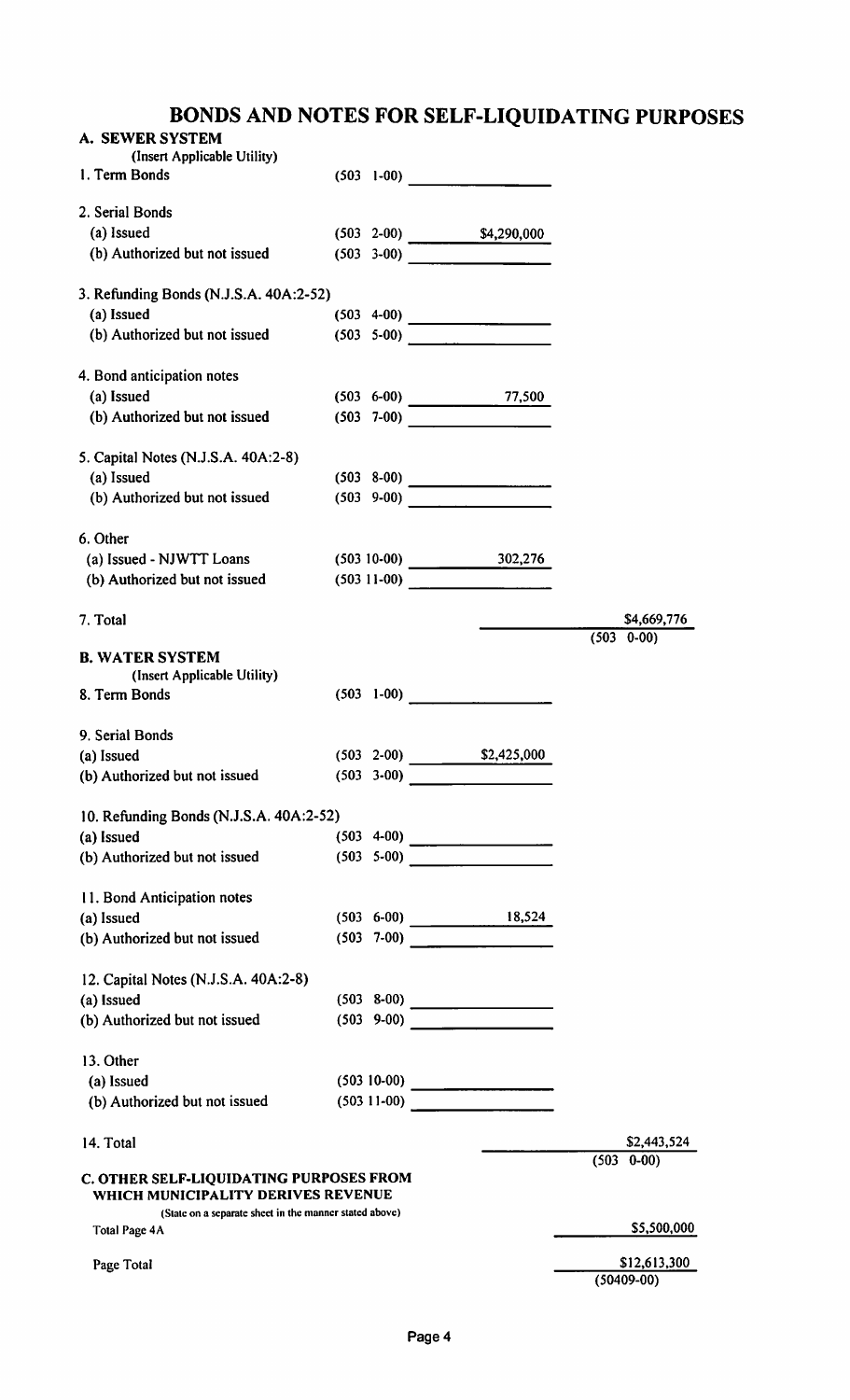# BONDS AND NOTES FOR SELF-LIQUIDATING PURPOSES

| A. ELECTRIC SYSTEM                                                                                                                      |                 |                                                                                                    |                 |
|-----------------------------------------------------------------------------------------------------------------------------------------|-----------------|----------------------------------------------------------------------------------------------------|-----------------|
| (Insert Applicable Utility)<br>1. Term Bonds                                                                                            |                 | $(503 \t1-00)$                                                                                     |                 |
| 2. Serial Bonds                                                                                                                         |                 |                                                                                                    |                 |
| (a) Issued                                                                                                                              |                 |                                                                                                    |                 |
| (b) Authorized but not issued                                                                                                           |                 | $(503 \t 3-00)$                                                                                    |                 |
| 3. Refunding Bonds (N.J.S.A. 40A:2-52)                                                                                                  |                 |                                                                                                    |                 |
| (a) Issued                                                                                                                              |                 | $(503 \t 4-00)$                                                                                    |                 |
| (b) Authorized but not issued                                                                                                           |                 | $(503 \t 5-00)$                                                                                    |                 |
| 4. Bond anticipation notes                                                                                                              |                 |                                                                                                    |                 |
| (a) Issued                                                                                                                              |                 | $(503 \t 6-00)$ \$310,000                                                                          |                 |
| (b) Authorized but not issued                                                                                                           |                 | $(503 \t 7-00)$ 5,190,000                                                                          |                 |
| 5. Capital Notes (N.J.S.A. 40A:2-8)                                                                                                     |                 |                                                                                                    |                 |
| (a) Issued                                                                                                                              |                 |                                                                                                    |                 |
| (b) Authorized but not issued                                                                                                           |                 | $(503 \t 9-00)$                                                                                    |                 |
| 6. Other                                                                                                                                |                 |                                                                                                    |                 |
| (a) Issued                                                                                                                              |                 |                                                                                                    |                 |
| (b) Authorized but not issued                                                                                                           |                 | $(503 \ 11-00)$ $\frac{2000 \ 11-000}$ $\frac{2000 \ 11-000}$ $\frac{2000 \ 11-000}{200 \ 11-000}$ |                 |
| 7. Total                                                                                                                                |                 |                                                                                                    | \$5,500,000     |
| B. SYSTEM                                                                                                                               |                 |                                                                                                    | $(503 \t 0-00)$ |
| (Insert Applicable Utility)                                                                                                             |                 |                                                                                                    |                 |
| 8. Term Bonds                                                                                                                           |                 | $(503 \t 1-00)$                                                                                    |                 |
| 9. Serial Bonds                                                                                                                         |                 |                                                                                                    |                 |
| (a) Issued                                                                                                                              | $(503 \t 2-00)$ |                                                                                                    |                 |
| (b) Authorized but not issued                                                                                                           |                 | $(503 \t3-00)$                                                                                     |                 |
| 10. Refunding Bonds (N.J.S.A. 40A:2-52)                                                                                                 |                 |                                                                                                    |                 |
| (a) Issued                                                                                                                              |                 |                                                                                                    |                 |
| (b) Authorized but not issued                                                                                                           |                 | $(503 \t 5-00)$                                                                                    |                 |
| 11. Bond Anticipation notes                                                                                                             |                 |                                                                                                    |                 |
| (a) Issued                                                                                                                              |                 |                                                                                                    |                 |
| (b) Authorized but not issued                                                                                                           |                 |                                                                                                    |                 |
| 12. Capital Notes (N.J.S.A. 40A:2-8)                                                                                                    |                 |                                                                                                    |                 |
| (a) Issued                                                                                                                              |                 |                                                                                                    |                 |
| (b) Authorized but not issued                                                                                                           |                 |                                                                                                    |                 |
| 13. Other                                                                                                                               |                 |                                                                                                    |                 |
| (a) Issued                                                                                                                              |                 |                                                                                                    |                 |
| (b) Authorized but not issued                                                                                                           |                 | $(503 11-00)$                                                                                      |                 |
| 14. Total                                                                                                                               |                 |                                                                                                    |                 |
| C. OTHER SELF-LIQUIDATING PURPOSES FROM<br>WHICH MUNICIPALITY DERIVES REVENUE<br>(State on a separate sheet in the manner stated above) |                 |                                                                                                    | $(503 \t 0-00)$ |
| Total                                                                                                                                   |                 |                                                                                                    |                 |
| Page Total                                                                                                                              |                 |                                                                                                    | \$5,500,000     |
|                                                                                                                                         |                 |                                                                                                    | $(50409-00)$    |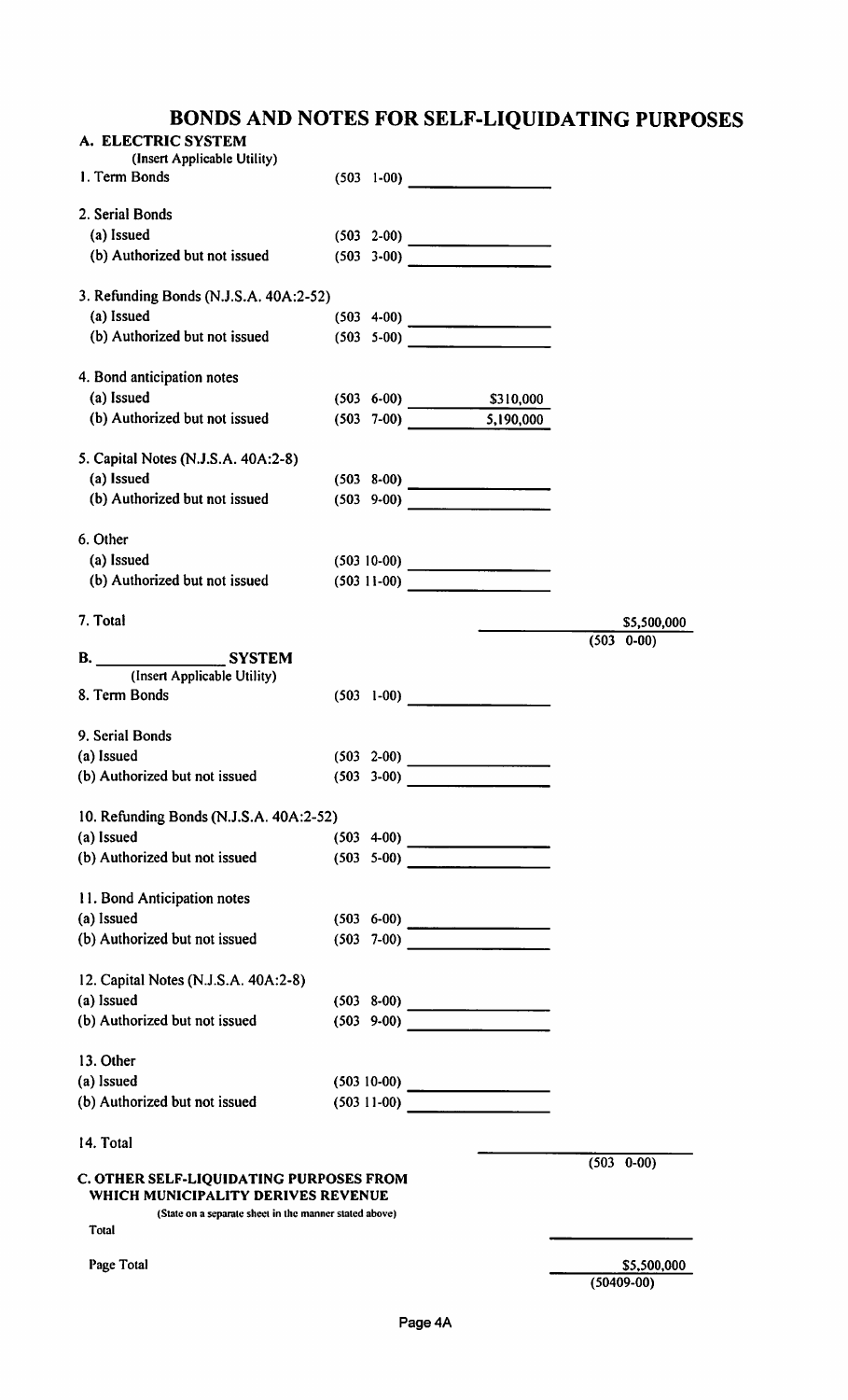#### DEDUCTIONS APPLICABLE TO BONDS AND NOTES

#### FOR SELF-LIQUIDATING PURPOSES

| 1. SEWER SYSTEM                           |          |                |                           |              |
|-------------------------------------------|----------|----------------|---------------------------|--------------|
| (Insert Applicable Utility)               |          |                |                           |              |
| a. Gross Sewer System Debt                |          |                | $(504 1-00)$ \$4,669,776  |              |
| b. Less: Deficit (capitalized at 5%)      |          |                |                           |              |
| (Line 9 or line 11, Page 11)              |          |                |                           |              |
| \$59,227                                  | times 20 |                | $(504 2-00)$ 1,184,540    |              |
| c. Deduction                              |          |                | $(504 \t3-00)$ 3,485,236  |              |
| d. Plus: Cash held to Pay Bonds and Notes |          |                |                           |              |
| included in 1 (a) above.                  |          |                | $(504 4-00)$<br>21,919    |              |
| e. Total Deduction (no more than line 1a) |          |                |                           | \$3,507,155  |
|                                           |          |                |                           | $(504 5-00)$ |
| 2. WATER SYSTEM                           |          |                |                           |              |
| (Insert Applicable Utility)               |          |                |                           |              |
| a. Gross Water System Debt                |          |                | $(504 1-00)$ \$2,443,524  |              |
| b. Less: Deficit (capitalized at 5%)      |          |                |                           |              |
| (Line 20 or line 22, Page 11)             |          |                |                           |              |
| \$0                                       | times 20 | $(504 \t2-00)$ | $\bf{0}$                  |              |
| c. Deduction                              |          |                | $(504 \t 3-00)$ 2,443,524 |              |
| d. Plus: Cash held to Pay Bonds and Notes |          |                |                           |              |
| included in 2 (a) above.                  |          |                | $(504 \t 4-00)$<br>1,296  |              |
| e. Total Deduction (no more than line 1a) |          |                |                           | \$2,443,524  |
|                                           |          |                |                           | $(504 5-00)$ |
|                                           |          |                |                           |              |

#### 3. OTHER SELF-LIQUIDATING PURPOSES FROM WHICH MUNICIPALITY DERIVES REVENUE

(State separately as above)

#### NOTE: The deficit in revenues may be capitalized by either dividing such deficit by .05 or by multiplying such deficit by 20 as indicated above.

Total Page 5A

Page Total

\$4,533,879

\$10,484,558 (50499-00)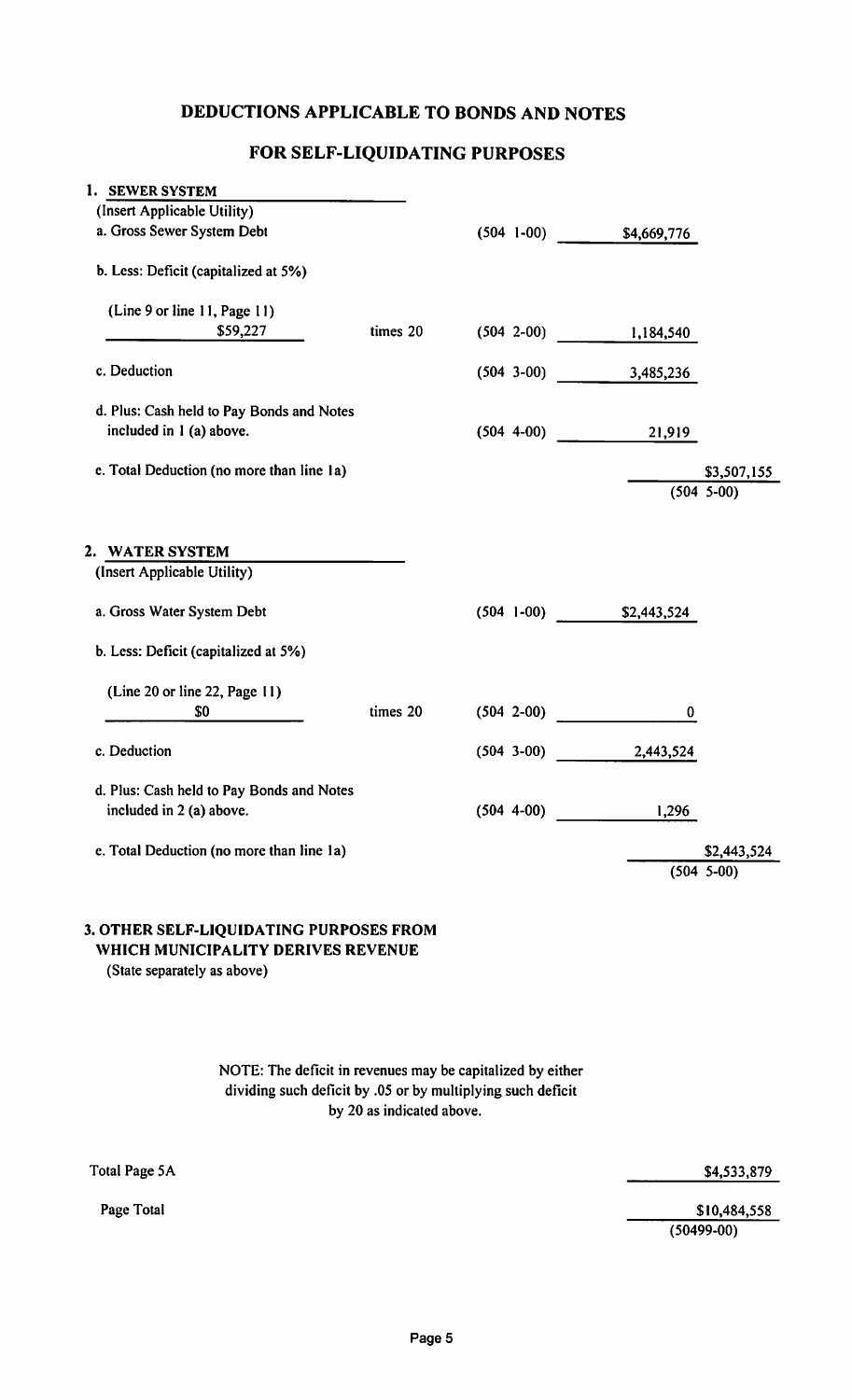### DEDUCTIONS APPLICABLE TO BONDS AND NOTES

# FOR SELF-LIQUIDATING PURPOSES

| 1. ELECTRIC SYSTEM                                                                                                  |          |                |                           |                             |
|---------------------------------------------------------------------------------------------------------------------|----------|----------------|---------------------------|-----------------------------|
| (Insert Applicable Utility)                                                                                         |          |                |                           |                             |
| a. Gross ELECTRIC System Debt                                                                                       |          |                | $(504 1-00)$ \$5,500,000  |                             |
| b. Less: Deficit (capitalized at 5%)                                                                                |          |                |                           |                             |
| (Line 9 or line 11, Page 11A)                                                                                       |          |                |                           |                             |
| $$48,350$ __                                                                                                        | times 20 |                | $(504 \t2-00)$<br>967,000 |                             |
| c. Deduction                                                                                                        |          |                | $(504 \t 3-00)$ 4,533,000 |                             |
| d. Plus: Cash held to Pay Bonds and Notes                                                                           |          |                |                           |                             |
| included in 1 (a) above.                                                                                            |          |                | $(504 \t 4-00)$<br>879    |                             |
|                                                                                                                     |          |                |                           |                             |
| e. Total Deduction (no more than line 1a)                                                                           |          |                |                           | \$4,533,879<br>$(504 5-00)$ |
|                                                                                                                     |          |                |                           |                             |
|                                                                                                                     |          |                |                           |                             |
| 2.                                                                                                                  |          |                |                           |                             |
| (Insert Applicable Utility)                                                                                         |          |                |                           |                             |
| a. Gross __________ System Debt                                                                                     |          | $(504 \t1-00)$ |                           |                             |
| b. Less: Deficit (capitalized at 5%)                                                                                |          |                |                           |                             |
| (Line 20 or line 22, Page 11A)                                                                                      |          |                |                           |                             |
| $\frac{1}{2}$ times 20<br>\$                                                                                        |          | $(504 2-00)$   |                           |                             |
|                                                                                                                     |          |                |                           |                             |
| c. Deduction                                                                                                        |          | $(504 3-00)$   |                           |                             |
| d. Plus: Cash held to Pay Bonds and Notes                                                                           |          |                |                           |                             |
| included in 2 (a) above.                                                                                            |          | $(504 4-00)$   |                           |                             |
|                                                                                                                     |          |                |                           |                             |
| e. Total Deduction                                                                                                  |          |                |                           |                             |
|                                                                                                                     |          |                |                           | $(504 5-00)$                |
|                                                                                                                     |          |                |                           |                             |
| <b>3. OTHER SELF-LIQUIDATING PURPOSES FROM</b><br>WHICH MUNICIPALITY DERIVES REVENUE<br>(Ctota canorataly ac abova) |          |                |                           |                             |

(State separately as above)

NOTE: The deficit in revenues may be capitalized by either dividing such deficit by .05 or by multiplying such deficit by 20 as indicated above.

\$4,533,879 (50499-00)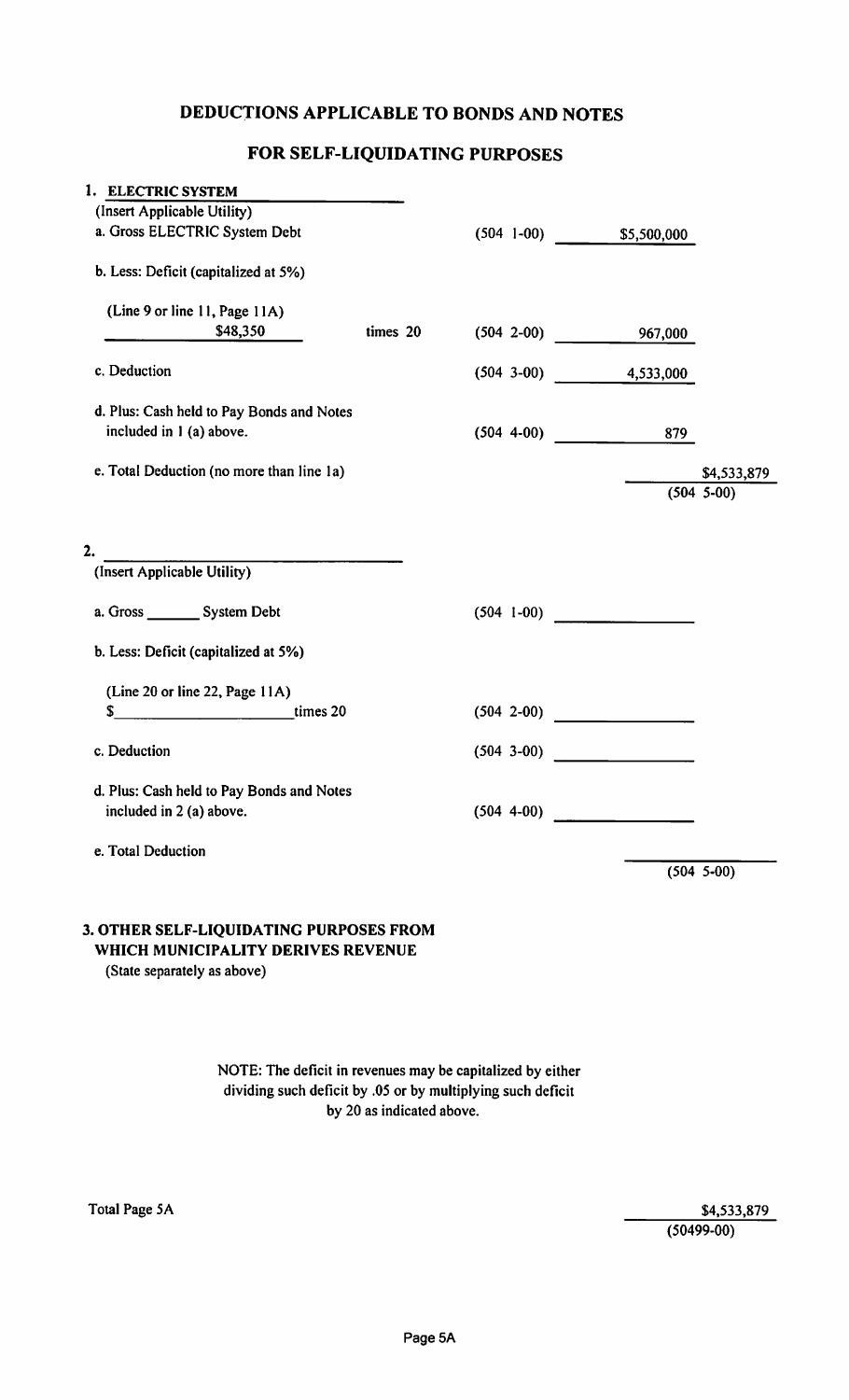

#### 1. TERM BONDS (state purposes separately)

2. Total Term Bonds

(50509-00)

#### 3. SERIAL BONDS (state purposes separately)

#### (a) Issued

| (1) General Obligation Refunding Bonds - 2005                                                                                                                                                                                                                                                                                                 | 1,800,000                                                                                                                                                                                                                            |
|-----------------------------------------------------------------------------------------------------------------------------------------------------------------------------------------------------------------------------------------------------------------------------------------------------------------------------------------------|--------------------------------------------------------------------------------------------------------------------------------------------------------------------------------------------------------------------------------------|
| $\overline{a}$ (2)                                                                                                                                                                                                                                                                                                                            | <u> The Common State of the Common State of the Common State of the Common State of the Common State of the Common State of the Common State of the Common State of the Common State of the Common State of the Common State of </u> |
| $\left(3\right)$ and $\left(3\right)$ and $\left(3\right)$ and $\left(3\right)$ and $\left(3\right)$ and $\left(3\right)$ and $\left(3\right)$ and $\left(3\right)$ and $\left(3\right)$ and $\left(3\right)$ and $\left(3\right)$ and $\left(3\right)$ and $\left(3\right)$ and $\left(3\right)$ and $\left(3\right)$ and $\left(3\right)$ a |                                                                                                                                                                                                                                      |
|                                                                                                                                                                                                                                                                                                                                               |                                                                                                                                                                                                                                      |
| $(5)$ and $(5)$ and $(5)$ and $(5)$ and $(5)$ and $(5)$ and $(5)$ and $(5)$ and $(5)$ and $(5)$ and $(5)$ and $(5)$ and $(5)$ and $(5)$ and $(5)$ and $(5)$ and $(5)$ and $(5)$ and $(5)$ and $(5)$ and $(5)$ and $(5)$ and                                                                                                                   |                                                                                                                                                                                                                                      |
| $\overline{a}$ (6)                                                                                                                                                                                                                                                                                                                            |                                                                                                                                                                                                                                      |
| $\frac{1}{2}$                                                                                                                                                                                                                                                                                                                                 | <u> 1980 - Jan Sterling Sterling Sterling Sterling Sterling Sterling Sterling Sterling Sterling Sterling Sterling Sterling Sterling Sterling Sterling Sterling Sterling Sterling Sterling Sterling Sterling Sterling Sterling St</u> |
| (8)                                                                                                                                                                                                                                                                                                                                           |                                                                                                                                                                                                                                      |
| (9)                                                                                                                                                                                                                                                                                                                                           |                                                                                                                                                                                                                                      |
| (10)                                                                                                                                                                                                                                                                                                                                          | the control of the control of the control of the control of the control of                                                                                                                                                           |
|                                                                                                                                                                                                                                                                                                                                               |                                                                                                                                                                                                                                      |
| (12)                                                                                                                                                                                                                                                                                                                                          |                                                                                                                                                                                                                                      |
| (13)                                                                                                                                                                                                                                                                                                                                          | the control of the control of the control of                                                                                                                                                                                         |
| (14)                                                                                                                                                                                                                                                                                                                                          |                                                                                                                                                                                                                                      |
| (15)                                                                                                                                                                                                                                                                                                                                          |                                                                                                                                                                                                                                      |
| (16)                                                                                                                                                                                                                                                                                                                                          |                                                                                                                                                                                                                                      |
| (17)                                                                                                                                                                                                                                                                                                                                          |                                                                                                                                                                                                                                      |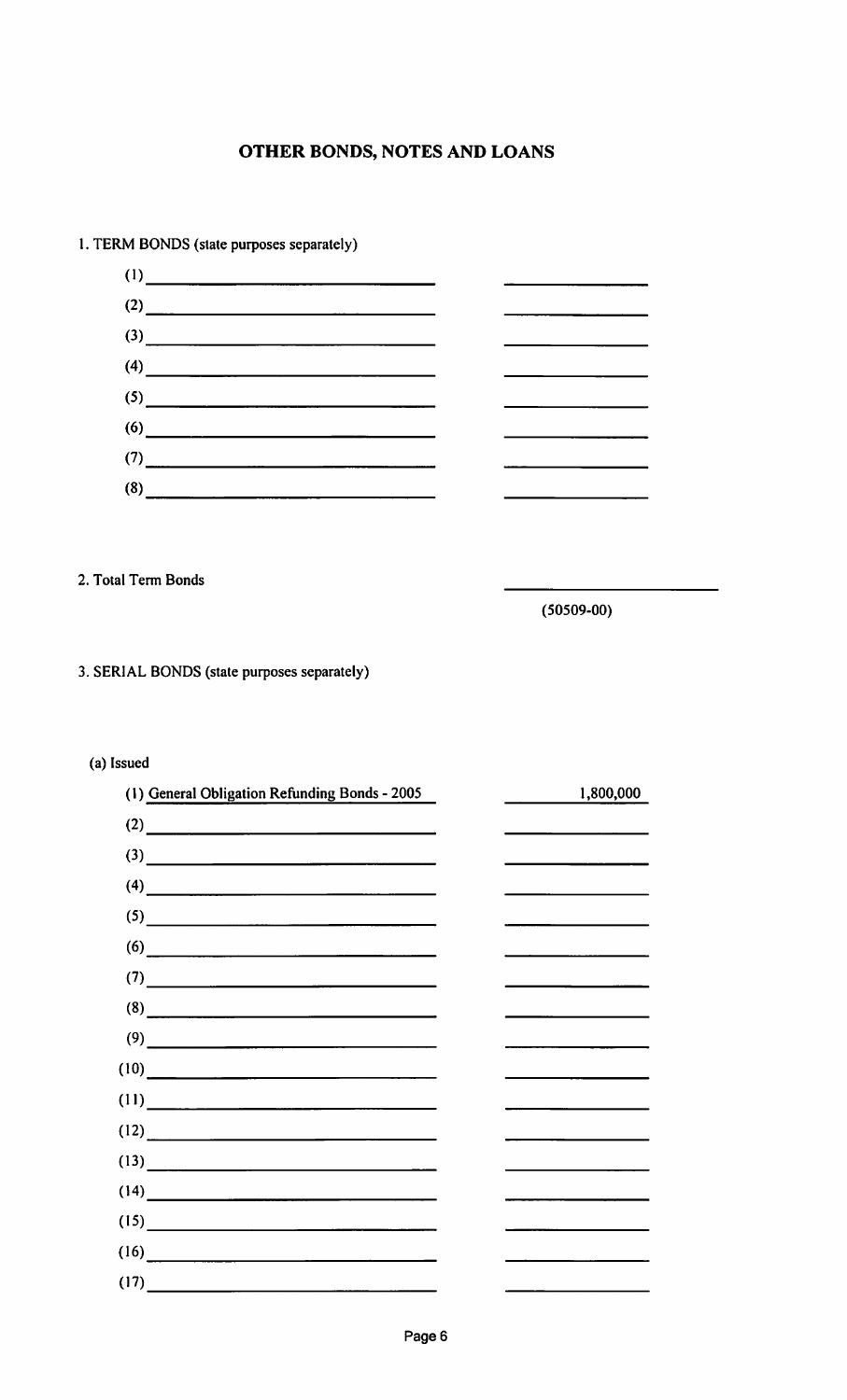| 3. SERIAL BONDS (Continued)                                                                                                                                                                                                                                                                                                                                           |                |  |
|-----------------------------------------------------------------------------------------------------------------------------------------------------------------------------------------------------------------------------------------------------------------------------------------------------------------------------------------------------------------------|----------------|--|
| (a) Issued                                                                                                                                                                                                                                                                                                                                                            |                |  |
| (18)                                                                                                                                                                                                                                                                                                                                                                  |                |  |
| (19)                                                                                                                                                                                                                                                                                                                                                                  |                |  |
| $(20)$                                                                                                                                                                                                                                                                                                                                                                |                |  |
| (21)                                                                                                                                                                                                                                                                                                                                                                  |                |  |
| $(22)$                                                                                                                                                                                                                                                                                                                                                                |                |  |
| $(23) \qquad \qquad \overbrace{\qquad \qquad }$                                                                                                                                                                                                                                                                                                                       |                |  |
| (24)                                                                                                                                                                                                                                                                                                                                                                  |                |  |
| $(25)$                                                                                                                                                                                                                                                                                                                                                                |                |  |
| (26)                                                                                                                                                                                                                                                                                                                                                                  |                |  |
| (27)                                                                                                                                                                                                                                                                                                                                                                  |                |  |
| $(28) \qquad \qquad \overbrace{\qquad \qquad }$                                                                                                                                                                                                                                                                                                                       |                |  |
| $(29)$                                                                                                                                                                                                                                                                                                                                                                |                |  |
| $(30)$                                                                                                                                                                                                                                                                                                                                                                |                |  |
| (31)                                                                                                                                                                                                                                                                                                                                                                  |                |  |
| $(32)$                                                                                                                                                                                                                                                                                                                                                                |                |  |
| $(33)$                                                                                                                                                                                                                                                                                                                                                                |                |  |
|                                                                                                                                                                                                                                                                                                                                                                       |                |  |
| $(35)$                                                                                                                                                                                                                                                                                                                                                                |                |  |
| $(36)$                                                                                                                                                                                                                                                                                                                                                                |                |  |
|                                                                                                                                                                                                                                                                                                                                                                       |                |  |
| <b>Total Serial Bonds Issued</b>                                                                                                                                                                                                                                                                                                                                      | \$1,800,000    |  |
|                                                                                                                                                                                                                                                                                                                                                                       | $(50547-00)$   |  |
| (b) Authorized but not issued                                                                                                                                                                                                                                                                                                                                         |                |  |
| $\frac{1}{2}$ (1)                                                                                                                                                                                                                                                                                                                                                     |                |  |
| $(2) \qquad \qquad \overbrace{\qquad \qquad }$                                                                                                                                                                                                                                                                                                                        |                |  |
| $\begin{picture}(3) \put(0,0) {\line(1,0){100}} \put(15,0) {\line(1,0){100}} \put(15,0) {\line(1,0){100}} \put(15,0) {\line(1,0){100}} \put(15,0) {\line(1,0){100}} \put(15,0) {\line(1,0){100}} \put(15,0) {\line(1,0){100}} \put(15,0) {\line(1,0){100}} \put(15,0) {\line(1,0){100}} \put(15,0) {\line(1,0){100}} \put(15,0) {\line(1,0){100}} \put(15$            |                |  |
| $\begin{picture}(4) \put(0,0){\vector(1,0){100}} \put(15,0){\vector(1,0){100}} \put(15,0){\vector(1,0){100}} \put(15,0){\vector(1,0){100}} \put(15,0){\vector(1,0){100}} \put(15,0){\vector(1,0){100}} \put(15,0){\vector(1,0){100}} \put(15,0){\vector(1,0){100}} \put(15,0){\vector(1,0){100}} \put(15,0){\vector(1,0){100}} \put(15,0){\vector(1,0){100}} \put(15$ |                |  |
| $(5)$ and $(5)$ and $(5)$ and $(5)$ and $(5)$ and $(5)$ and $(5)$ and $(5)$ and $(5)$ and $(5)$ and $(5)$ and $(5)$ and $(5)$ and $(5)$ and $(5)$ and $(5)$ and $(5)$ and $(5)$ and $(5)$ and $(5)$ and $(5)$ and $(5)$ and                                                                                                                                           |                |  |
| (6)                                                                                                                                                                                                                                                                                                                                                                   |                |  |
| $\tag{7}$                                                                                                                                                                                                                                                                                                                                                             |                |  |
| (8)                                                                                                                                                                                                                                                                                                                                                                   |                |  |
| $(9) \qquad \qquad \overbrace{\qquad \qquad }$                                                                                                                                                                                                                                                                                                                        |                |  |
| $(10)$                                                                                                                                                                                                                                                                                                                                                                |                |  |
| (11)                                                                                                                                                                                                                                                                                                                                                                  |                |  |
| Total Serial Bonds Authorized but not Issued                                                                                                                                                                                                                                                                                                                          |                |  |
|                                                                                                                                                                                                                                                                                                                                                                       | $(50564 - 00)$ |  |
| 4. Total Serial Bonds Issued and Authorized but not Issued                                                                                                                                                                                                                                                                                                            | \$1,800,000    |  |

(50565-00)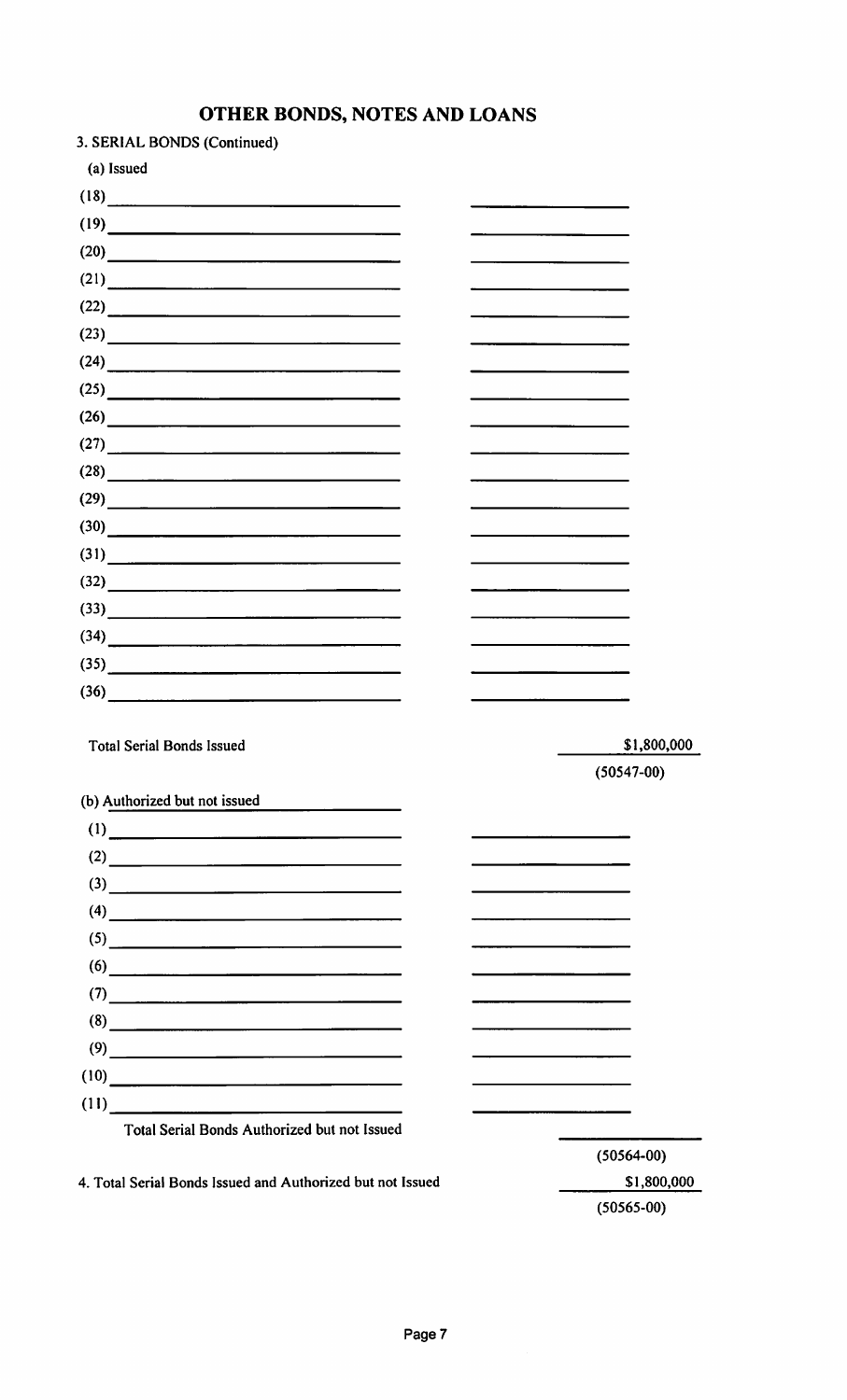#### 5. BOND ANTICIPATION NOTES (state purposes separately)

(a) Issued

| (1) Acquisition of Various Vehicles              | \$97,200       |
|--------------------------------------------------|----------------|
| (2) Purchase of Communication Equipment          | 18,990         |
| (3) Acquisition of Vehicles and Apparatus        | 89,000         |
| (4) Improvements to Boardwalks and Docks         | 133,070        |
| (5) Improvements to Boardwalks and Docks         | 107,500        |
| (6) Improvements to Boardwalks and Docks         | 115,000        |
| (7) Improvements to Borough Tennis Courts        | 56,825         |
| (8) Acquisition of Capital Vehicles and          |                |
| <b>Equipment for Public Works Department</b>     | 43,100         |
| (9) Improvements to Boardwalks and Docks         | 119,500        |
| (10) Improvements to Boardwalks and Docks        | 122,585        |
| (11) Purchase of a Sanitation Truck and          |                |
| Improvements to Parks and Playgrounds            | 138,750        |
| (12) Road Improvements to Bond Avenue            |                |
| and Kerr Avenue                                  | 45,400         |
| (13) Improvements To Magee Avenue and            |                |
| Stormwater Improvements along Bond and           |                |
| Magee                                            | 43,555         |
| (14) Grand Central Avenue Beautification Project | 112,000        |
| (15) Road Improvements to New Brunswick Avenue   | 50,000         |
| (16) Improvements to the Boardwalk               | 95,000         |
| (17) Energy Efficiency Improvements              | 95,000         |
| (18) Improvements to Camden Avenue               | 65,000         |
| (19) Improvements to Westmont Avenue             | 75,000         |
| (20)                                             |                |
| <b>Bond Anticipation Notes Issued</b>            | \$1,622,475    |
|                                                  | $(50625 - 00)$ |

#### (b) Authorized but not issued



- 6. Total Bond Anticipation Notes Issued
	- and Authorized but not Issued

\$1,622,475

(50662-00)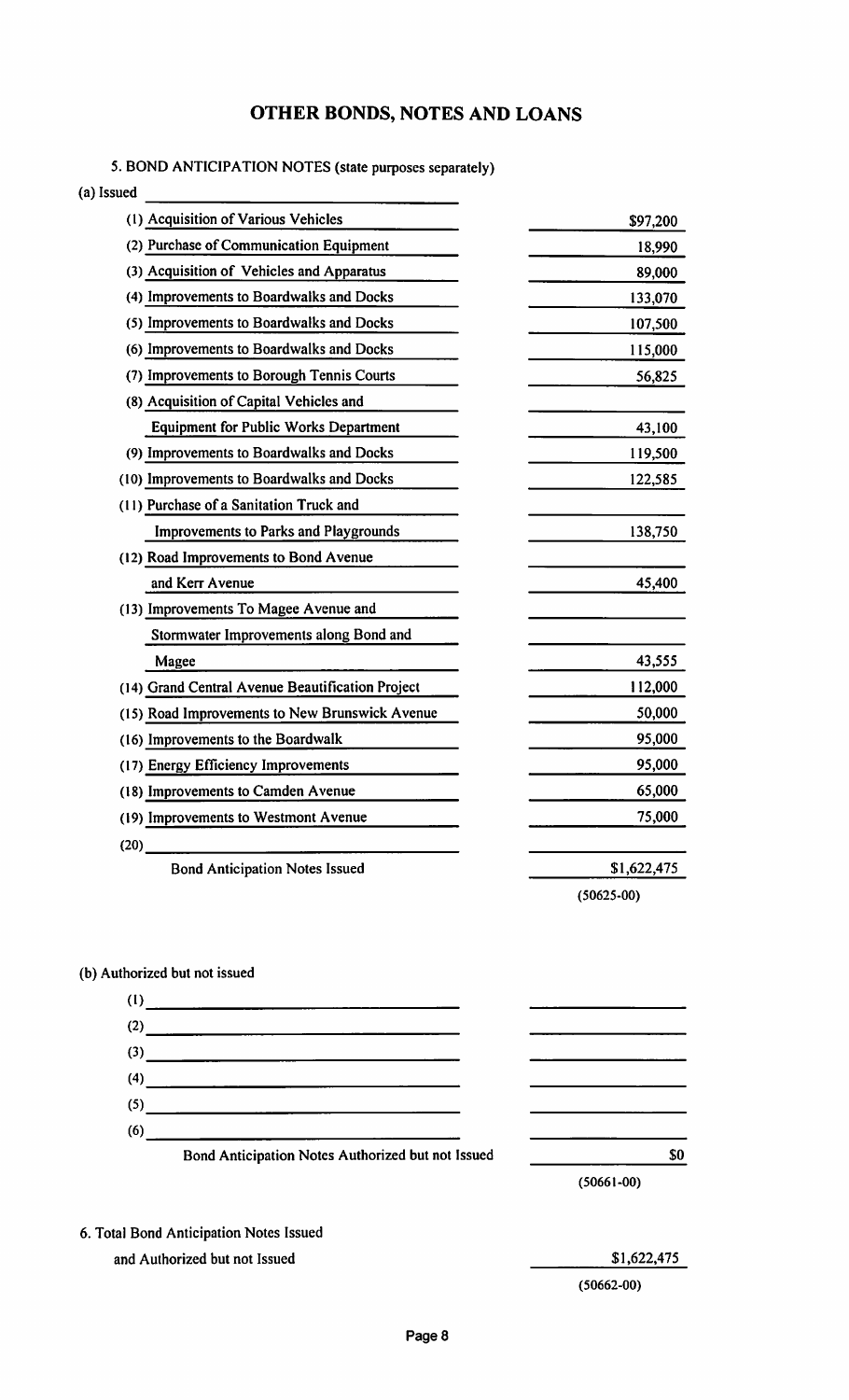7. MISCELLANEOUS BONDS, NOTES AND LOANS (not including Tax Anticipation Notes, Emergency Notes, Special Emergency Notes and Utility Revenue Notes)

| (a) Issued                                                                                                                  |              |                                                 |
|-----------------------------------------------------------------------------------------------------------------------------|--------------|-------------------------------------------------|
| $(1)$ Capital Notes (N.J.S.A. 40A:2-8)                                                                                      | $(50711-00)$ |                                                 |
| (2) Bonds issued by another Public                                                                                          |              |                                                 |
| Body Guaranteed by the Municipality                                                                                         | $(50712-00)$ | <u> 1980 - Johann Barnett, fransk politik (</u> |
| (3) Green Trust Loans                                                                                                       | $(50713-00)$ |                                                 |
| (4) Environmental Infrastructure Loan                                                                                       |              |                                                 |
| (5) EDA Loan                                                                                                                |              |                                                 |
| Miscellaneous Bonds, Notes and Loans Issued                                                                                 |              |                                                 |
|                                                                                                                             |              | $(50716-00)$                                    |
| (b) Authorized but not issued                                                                                               |              |                                                 |
| $(1)$ Capital Notes (N.J.S.A. 40A:2-8)                                                                                      |              |                                                 |
| (2) Bonds issued by another Public                                                                                          |              |                                                 |
| Body Guaranteed by the Municipality                                                                                         | $(50722-00)$ |                                                 |
| (3)                                                                                                                         | $(50723-00)$ |                                                 |
| <u> 1980 - Jan Barnett, martin de Barnett, martin de Barnett, martin de Barnett, martin de Barnett, martin de Ba</u><br>(4) |              |                                                 |
| (5)<br><u> 1980 - Johann Barbara, martin a</u>                                                                              | $(50725-00)$ |                                                 |
|                                                                                                                             |              |                                                 |

Miscellaneous Bonds and Notes Authorized but not Issued

8. Total Miscellaneous Bonds, Notes and Loans Issued and Authorized but not Issued

(50726-00)

\$0

Total of Pages 6, 7, 8, and 9 \$3,422,475

(50799-00)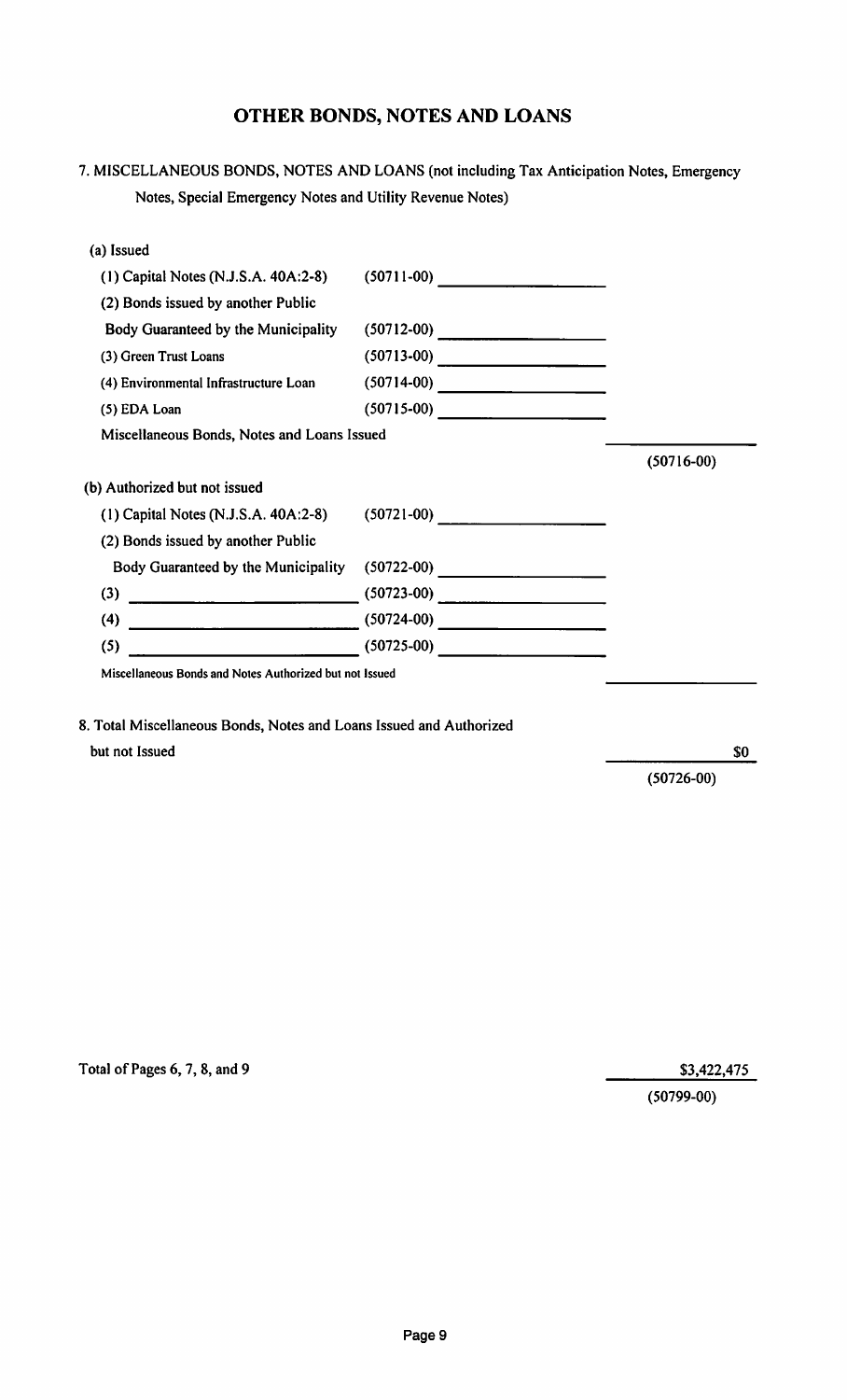# DEDUCTIONS APPLICABLE TO OTHER BONDS AND NOTES

1. Amounts held or to be held for the sole purpose of paying bonds and notes included on Pages 6,7,8 and 9.

a. Sinking funds on hand for term bonds shown on Line 2 on Page 6.

| (1)<br><u> 1989 - Johann Barbara, martin amerikan basal dan berasal dalam basal dalam basal dalam basal dalam basal dala</u><br>(2)<br><u> 1980 - Jan Sterling Sterling Sterling Sterling Sterling Sterling Sterling Sterling Sterling Sterling Sterling</u><br>(3) |    |          |                            |
|---------------------------------------------------------------------------------------------------------------------------------------------------------------------------------------------------------------------------------------------------------------------|----|----------|----------------------------|
|                                                                                                                                                                                                                                                                     |    |          | $(50814 - 00)$             |
| b. Funds in hand (including proceeds of bonds and<br>notes held to pay other bonds and notes), in<br>those cases where such funds cannot be diverted<br>to purposes other than the payment of bonds and<br>notes included on pages 6,7,8 and 9.                     |    |          |                            |
| Reserve to Pay Bonds<br>(1)<br>(2)<br><u> 1980 - Johann Barn, amerikan bestemannten bestemannten bestemannten bestemannten bestemannten bestemannten b</u>                                                                                                          |    | \$19,040 |                            |
| (3)<br><u> 1980 - Jan Stein Berlin, amerikansk politiker (</u>                                                                                                                                                                                                      |    |          | \$19,040                   |
| c. Estimated proceeds of bonds and notes authorized<br>but not issued where such proceeds will be used<br>for the sole purpose of paying bonds and notes<br>included on Pages 6,7,8 and 9.                                                                          |    |          | $(50824 - 00)$             |
| $\frac{1}{2}$<br>$\overline{a}$ (2)                                                                                                                                                                                                                                 |    |          |                            |
| $\overline{\hspace{1cm}}$ (3)                                                                                                                                                                                                                                       |    |          |                            |
|                                                                                                                                                                                                                                                                     |    |          | $(50834 - 00)$             |
| (d) Accounts receivable from other public authorities<br>applicable only to the payment of any part of the<br>gross debt not otherwise deductible.                                                                                                                  |    |          |                            |
| (1) N.J. State D.O.T. Receivable<br>(2)                                                                                                                                                                                                                             |    | \$22,436 |                            |
|                                                                                                                                                                                                                                                                     |    |          | \$22,436                   |
| 2. Bonds authorized by another Public Body to be<br>guaranteed by the municipality                                                                                                                                                                                  |    |          | $(50843 - 00)$             |
| 3. Bonds issued and bonds authorized but not issued<br>to meet cash grants-in-aid for housing authority,<br>redevelopment agency or municipality acting as its<br>local public agency [N.J.S.A. 55:14B-4.1(d)]                                                      |    |          | $(50844 - 00)$             |
| 4. Bonds issued and bonds authorized but not issued-<br>Capital projects for county colleges (N.J.S.A. 18A:64A-22.1<br>to N.J.S.A. 18A:64A-22.8)                                                                                                                    |    |          | $(50848 - 00)$             |
| 5. Refunding Bonds (N.J.S.A. 40A:2-52)                                                                                                                                                                                                                              |    |          | $(50851 - 00)$             |
| (1)                                                                                                                                                                                                                                                                 | S  |          |                            |
|                                                                                                                                                                                                                                                                     | \$ |          |                            |
|                                                                                                                                                                                                                                                                     |    |          | $(50-860-00)$              |
| Page Total                                                                                                                                                                                                                                                          |    |          | \$41,476<br>$(50849 - 00)$ |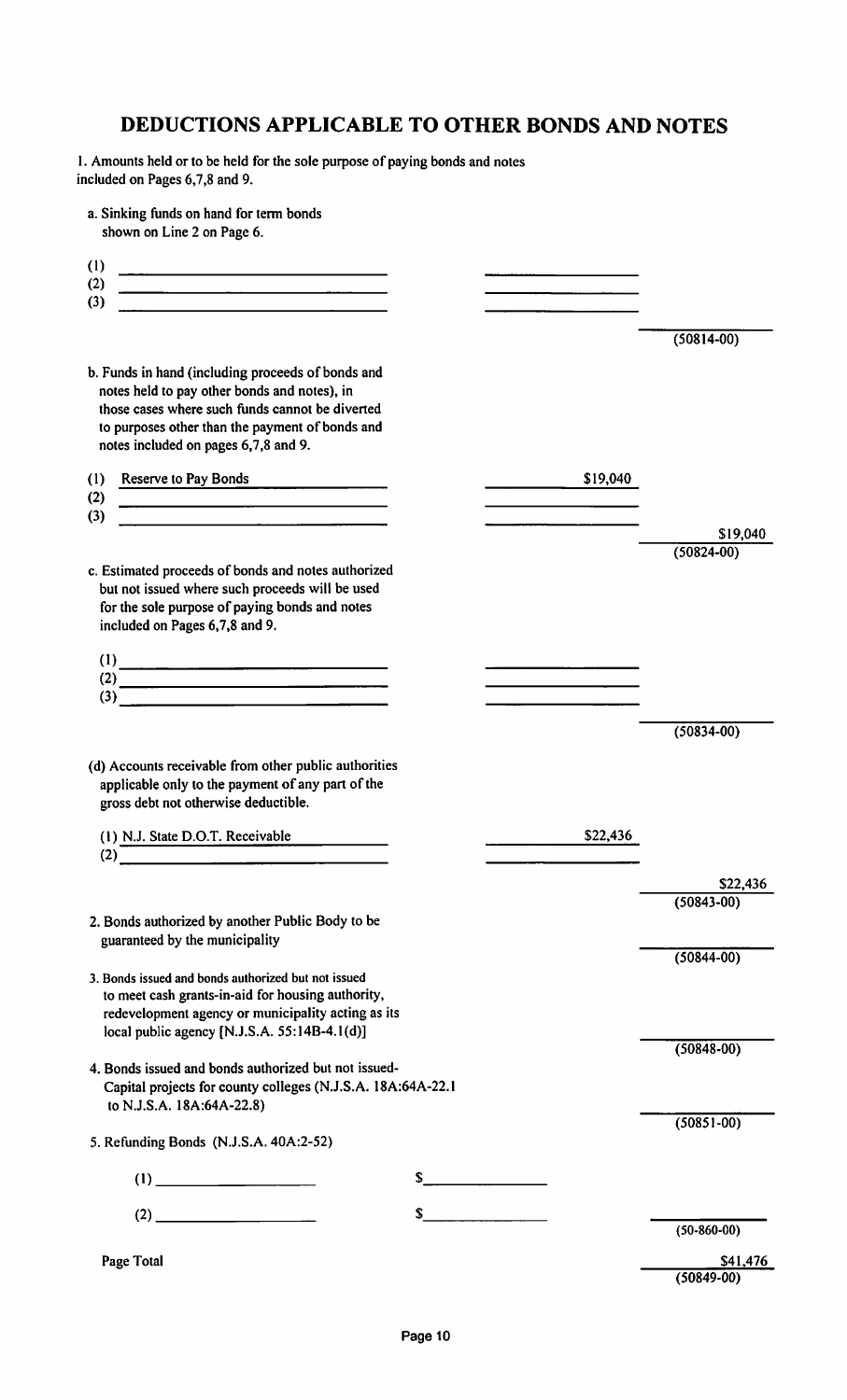(Set forth in the following form, the figures showing whether the self-liquidating utility (s) have supported themselves during fiscal year 2012)

#### SEWER UTILITY

| (Insert Applicable Utility)                                                  |                 |                |                                                                                                            |           |             |
|------------------------------------------------------------------------------|-----------------|----------------|------------------------------------------------------------------------------------------------------------|-----------|-------------|
| 1. Total Cash Receipts from Fees,                                            |                 |                |                                                                                                            |           |             |
| Rents or Other Charges for Year (est.)                                       |                 |                |                                                                                                            |           | \$1,397,000 |
| 2. Operating and Maintenance Cost                                            |                 |                | $(509 1-00)$<br>$(509 2-00)$                                                                               |           | 1,003,050   |
| 3. Debt Service per Sewer Accounts                                           |                 |                |                                                                                                            |           |             |
| a. Interest                                                                  |                 |                |                                                                                                            | S212,409  |             |
| b. Notes                                                                     |                 |                |                                                                                                            | 8,000     |             |
| c. Serial Bonds                                                              |                 |                | $(509 \t 5-00)$                                                                                            | 232,768   |             |
| d. Sinking Fund Requirement                                                  |                 |                | $(509 6-00)$                                                                                               |           |             |
| 4. Debt Service per Current Budget                                           |                 |                |                                                                                                            |           |             |
| (N.J.S.A. 40A:2-52)                                                          |                 |                |                                                                                                            |           |             |
| a. Interest on Sewer                                                         |                 |                |                                                                                                            |           |             |
| Refunding bonds                                                              |                 |                |                                                                                                            |           |             |
| b. Sewer Refunding Bonds                                                     |                 |                |                                                                                                            |           |             |
| 5. Anticipated Deficit in Dedicated                                          |                 |                |                                                                                                            |           |             |
| <b>Sewer Assessment Budget</b>                                               | $(509 \t 9-00)$ |                | <u> 1950 - Jan James James Barnett, pre</u>                                                                |           |             |
| 6. Total Debt Service                                                        |                 |                | $(510\ 0-00)$                                                                                              |           | 453,177     |
| 7. Total Deductions (Line 2 plus Line 6)                                     |                 |                | $(510 1-00)$                                                                                               |           | 1,456,227   |
| 8. Excess in Revenues (Line 1 minus Line 7)                                  |                 |                | $(510 2-00)$                                                                                               |           |             |
| 9. Deficit in Revenues (Line 7 minus Line 1)                                 |                 |                | $(510\ 3-00)$ 59,227                                                                                       |           |             |
| 10. Total Debt Service (Line 6)                                              |                 |                | $(510 4-00)$                                                                                               |           | 453,177     |
| 11. Deficit (smaller of Line 9 or Line 10) to Page 5                         |                 |                | $(510 \t 5-00)$                                                                                            |           | \$59,227    |
| If Excess in Revenues (Line 8) all Sewer Utility Debt is Deductible          |                 |                |                                                                                                            |           |             |
| <b>WATER UTILITY</b>                                                         |                 |                |                                                                                                            |           |             |
| (Insert Applicable Utility)                                                  |                 |                |                                                                                                            |           |             |
|                                                                              |                 |                |                                                                                                            |           |             |
| 12. Total Cash Receipts from Fees,<br>Rents or Other Charges for Year (est.) |                 |                | $(509 1-00)$                                                                                               |           | \$843,050   |
| 13. Operating and Maintenance Cost                                           |                 | $(509 \t2-00)$ |                                                                                                            |           | 540,750     |
| 14. Debt Service per Water Accounts                                          |                 |                |                                                                                                            |           |             |
| a. Interest                                                                  |                 |                |                                                                                                            | \$112,123 |             |
| b. Notes                                                                     |                 |                | $(509 \t3-00)$<br>$(509 4-00)$ 19,600                                                                      |           |             |
| c. Serial Bonds                                                              |                 |                | $(509 5-00)$ 101,977                                                                                       |           |             |
| d. Sinking Fund Requirement                                                  | $(509 6-00)$    |                |                                                                                                            |           |             |
| 15. Debt Service per Current Budget (N.J.S.A. 40A:2-52)                      |                 |                | <u> 1980 - Jan Barbara (j. 1980)</u>                                                                       |           |             |
| a. Interest on Water                                                         |                 |                |                                                                                                            |           |             |
| Refunding bonds                                                              |                 |                | $(509 \t 7-00)$                                                                                            |           |             |
| b. Water Refunding Bonds                                                     | $(509 8-00)$    |                | <u> 1989 - Johann Barbara, martin din sama sebagai pertama pertama pertama pertama pertama pertama per</u> |           |             |
| 16. Anticipated Deficit in Dedicated                                         |                 |                |                                                                                                            |           |             |
| Water Assessment Budget                                                      | $(509 \t 9-00)$ |                |                                                                                                            |           |             |
| 17. Total Debt Service                                                       |                 |                | $(510\ 0.00)$                                                                                              |           | 233,700     |
| 18. Total Deductions (Line 13 plus Line 17)                                  |                 |                | $(510 1-00)$                                                                                               |           | 774,450     |
| 19. Excess in Revenues (Line 12 minus Line 18)                               |                 |                | $(5102-00)$                                                                                                |           | 68,600      |
| 20. Deficit in Revenues (Line 18 minus Line 12)                              |                 |                | $(5103-00)$                                                                                                |           |             |
| 21. Total Debt Service (Line 17)                                             |                 |                | $(510 4-00)$                                                                                               |           | 233,700     |
| 22. Deficit (smaller of Line 20 or Line 21) to Page 5                        |                 |                | $(510 \t5-00)$                                                                                             |           | \$0         |
|                                                                              |                 |                |                                                                                                            |           |             |

If Excess in Revenues (Line 19) all Water Utility Debt is Deductible

(If Municipality has other utilities or enterprises, additional pages are to be added to this statement)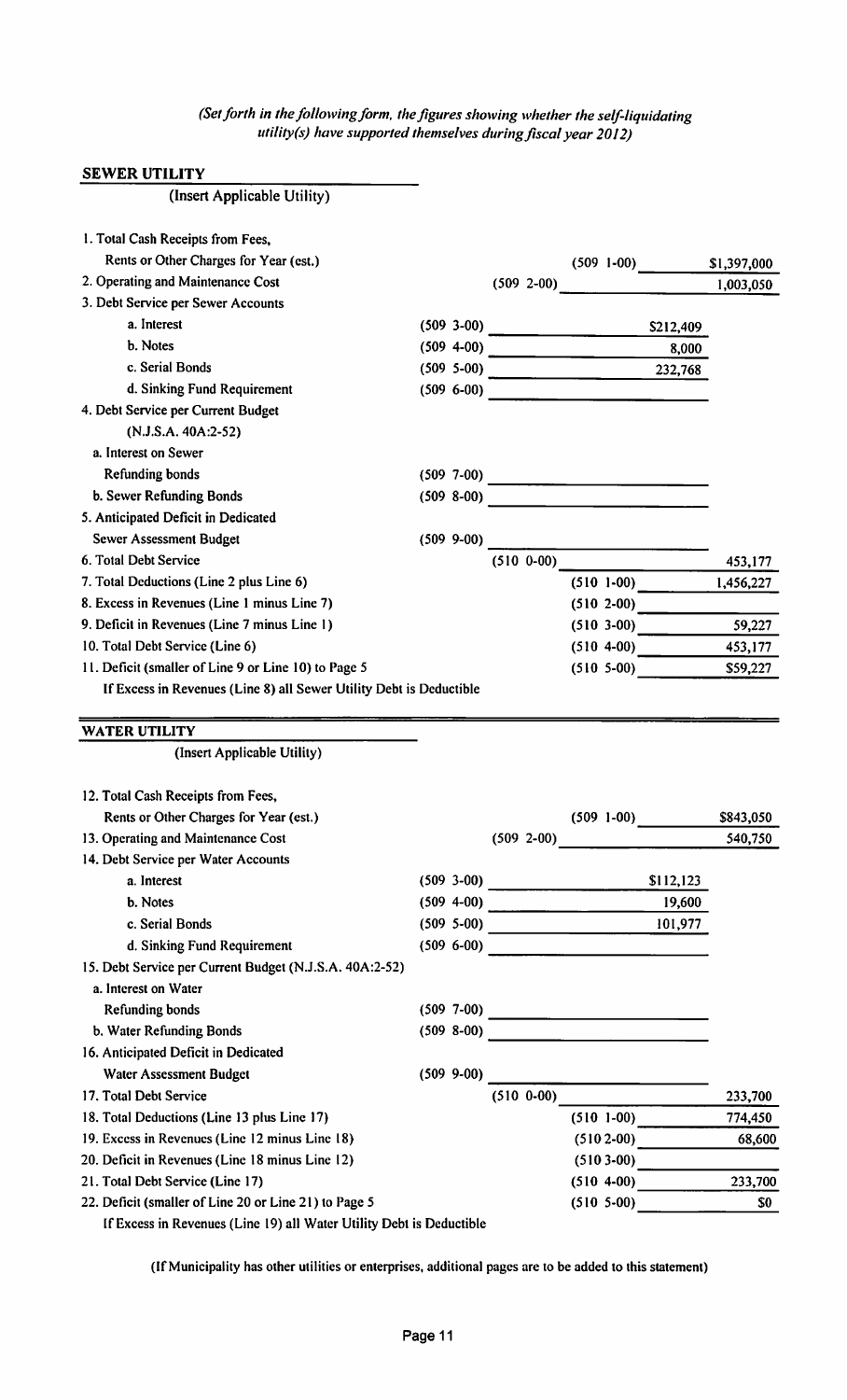(Set forth in the following form, the figures showing whether the self-liquidating utility(s) have supported themselves during fiscal year 2012)

#### ELECTRIC UTILITY

| (Insert Applicable Utility)                                                                         |  |                                  |                                              |                                         |           |
|-----------------------------------------------------------------------------------------------------|--|----------------------------------|----------------------------------------------|-----------------------------------------|-----------|
|                                                                                                     |  |                                  |                                              |                                         |           |
| 1. Total Cash Receipts from Fees,                                                                   |  |                                  |                                              |                                         |           |
| Rents or Other Charges for Year (est.)                                                              |  |                                  |                                              |                                         |           |
| 2. Operating and Maintenance Cost                                                                   |  |                                  | $(509 \t2-00)$                               |                                         | 2,840,250 |
| 3. Debt Service per Electric Accounts                                                               |  |                                  |                                              |                                         |           |
| a. Interest                                                                                         |  |                                  | $(509 \t3-00)$                               | \$5,600                                 |           |
| b. Notes                                                                                            |  |                                  | $(509 4-00)$                                 | 42,750                                  |           |
| c. Serial Bonds                                                                                     |  |                                  | $(509 \t5-00)$                               |                                         |           |
| d. Sinking Fund Requirement                                                                         |  |                                  | $(509 6-00)$                                 |                                         |           |
| 4. Debt Service per Current Budget                                                                  |  |                                  |                                              |                                         |           |
| (N.J.S.A. 40A:2-52)                                                                                 |  |                                  |                                              |                                         |           |
| a. Interest on Electric                                                                             |  |                                  |                                              |                                         |           |
| <b>Refunding bonds</b>                                                                              |  |                                  |                                              |                                         |           |
| b. Electric Refunding Bonds                                                                         |  |                                  | $(509 8-00)$                                 |                                         |           |
| 5. Anticipated Deficit in Dedicated                                                                 |  |                                  |                                              |                                         |           |
| <b>Electric Assessment Budget</b>                                                                   |  |                                  | $(509\ 9-00)$                                |                                         |           |
| 6. Total Debt Service                                                                               |  | $(510\ 0-00)$                    |                                              |                                         | 48,350    |
| 7. Total Deductions (Line 2 plus Line 6)                                                            |  |                                  | $(510 1-00)$                                 |                                         | 2,888,600 |
| 8. Excess in Revenues (Line 1 minus Line 7)                                                         |  |                                  | $(510 \t2-00)$                               |                                         |           |
| 9. Deficit in Revenues (Line 7 minus Line 1)                                                        |  |                                  | $(510 \t3-00)$                               |                                         | 169,479   |
| 10. Total Debt Service (Line 6)                                                                     |  |                                  | $(510 4-00)$ 48,350                          |                                         |           |
| 11. Deficit (smaller of Line 9 or Line 10) to Page 5A                                               |  |                                  | $(510 \t5-00)$                               |                                         | \$48,350  |
| If Excess in Revenues (Line 8) all Electric Utility Debt is Deductible                              |  |                                  |                                              |                                         |           |
|                                                                                                     |  |                                  |                                              |                                         |           |
|                                                                                                     |  |                                  |                                              |                                         |           |
| (Insert Applicable Utility)                                                                         |  |                                  |                                              |                                         |           |
| 12. Total Cash Receipts from Fees,                                                                  |  |                                  |                                              |                                         |           |
| Rents or Other Charges for Year                                                                     |  |                                  | $(509 \t1-00)$                               |                                         |           |
| 13. Operating and Maintenance Cost                                                                  |  |                                  | $(509 2-00)$                                 | <u> 1989 - Johann Barbara, martin a</u> |           |
| 14. Debt Service per ________ Accounts                                                              |  |                                  |                                              |                                         |           |
| a. Interest                                                                                         |  |                                  |                                              |                                         |           |
| b. Notes                                                                                            |  |                                  |                                              |                                         |           |
| c. Serial Bonds                                                                                     |  |                                  |                                              |                                         |           |
| d. Sinking Fund Requirement                                                                         |  |                                  |                                              |                                         |           |
| 15. Debt Service per Current Budget (N.J.S.A. 40A:2-52)                                             |  |                                  |                                              |                                         |           |
| a. Interest on $\frac{1}{\sqrt{1-\frac{1}{2}}}\left\vert \frac{1}{\sqrt{1-\frac{1}{2}}}\right\vert$ |  |                                  |                                              |                                         |           |
| <b>Refunding bonds</b>                                                                              |  |                                  |                                              |                                         |           |
| b. Refunding Bonds                                                                                  |  |                                  |                                              |                                         |           |
| 16. Anticipated Deficit in Dedicated                                                                |  |                                  |                                              |                                         |           |
|                                                                                                     |  |                                  |                                              |                                         |           |
| Assessment Budget<br>17. Total Debt Service                                                         |  | $(509\ 9-00)$<br>$(510 \t 0-00)$ | <u> 1980 - Jan Samuel Barbara, martin di</u> |                                         |           |
|                                                                                                     |  |                                  |                                              |                                         |           |
| 18. Total Deductions (Line 13 plus Line 17)                                                         |  |                                  | $(510 1-00)$                                 |                                         |           |
| 19. Excess in Revenues (Line 12 minus Line 18)<br>20. Deficit in Revenues (Line 18 minus Line 12)   |  |                                  |                                              | $(5102-00)$                             |           |
|                                                                                                     |  |                                  |                                              | $(5103-00)$                             |           |
| 21. Total Debt Service (Line 17)                                                                    |  |                                  |                                              |                                         |           |
| 22. Deficit (smaller of Line 20 or Line 21) to Page 5A                                              |  |                                  | $(510 \t5-00)$                               |                                         |           |

If Excess in Revenues (Line 19) all Utility Debt is Deductible

(If Municipality has other utilities or enterprises, additional pages are to be added to this statement)